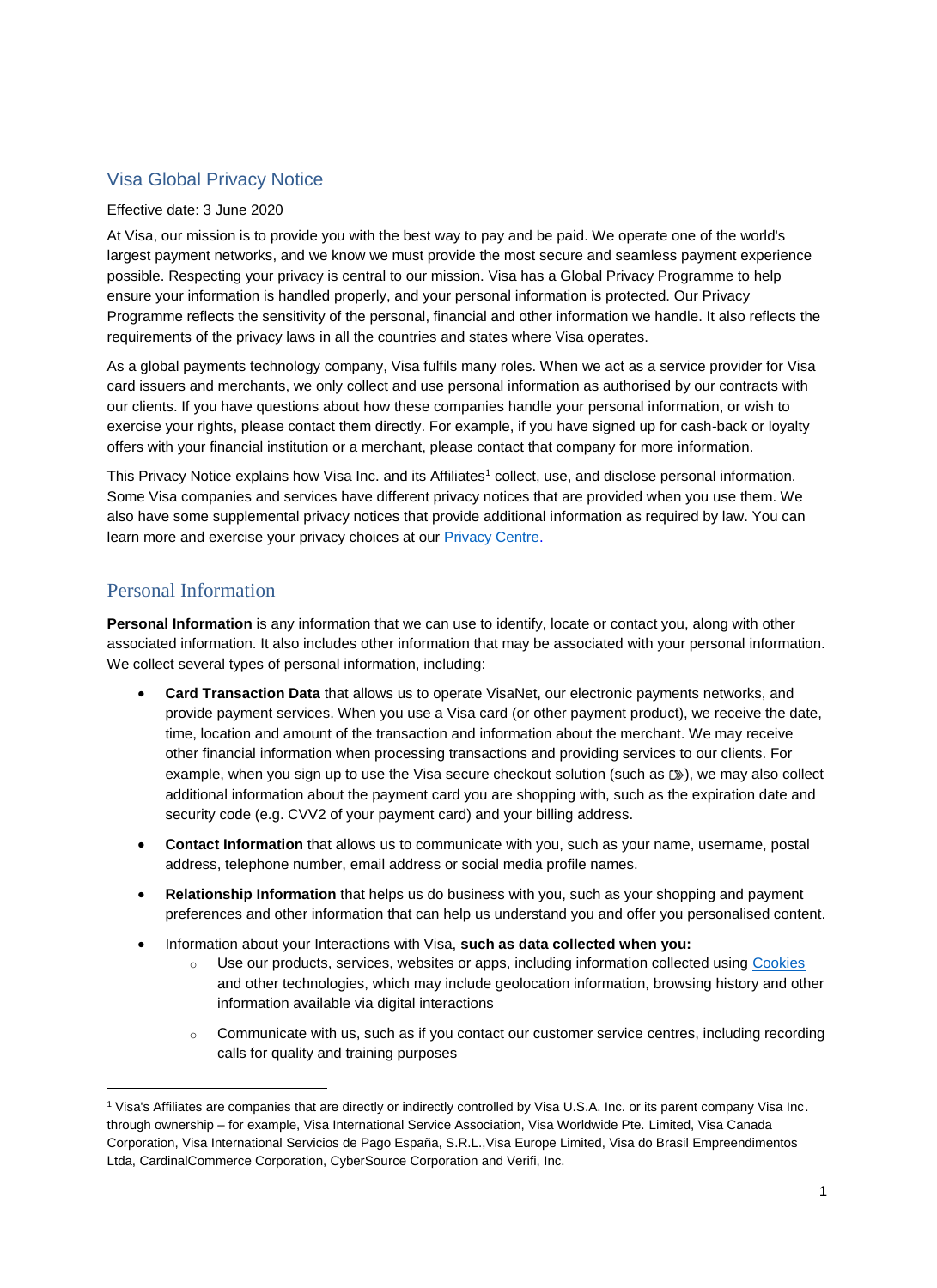- o Participate in promotions or programmes
- o Attend Visa sponsored events, such as travel-related information for you and any companions and information gathered at the events, such as photos or videos
- o Opt in or out of marketing or exercise your other choices

# How We Collect Personal Information

We receive Card Transaction Data and other financial information from your payment card issuer and from merchants, acquirers and other third parties whenever you use a Visa-branded payment product. We may receive additional information from third-party digital wallets and merchants when you make an online purchase, or from our clients, when we provide services to them.

We collect personal information when you sign up for offers or loyalty programmes with our Affiliates or clients. For example, if you opt-in to receiving cash-back or card-linked offers, we will process Card Transaction Data and other personal information to enable you to receive the credits and rewards.

We may collect personal information directly from you, or third parties may collect personal information from you on our behalf. For example, you may contact us, register for a promotion, sign up to receive messages from us, participate in a Visa-sponsored event, or enrol in secure checkout programmes (such as Visa Checkout or click to pay with Visa  $({\mathbb{D}}^n)^2$  or biometric payment programmes.

We collect information when you visit our websites, use our apps or engage with our emails or ads. You can learn more by reading our [Cookie Notice.](https://usa.visa.com/legal/global-privacy-notice/cookie-notice.html) We may also capture device characteristics like keystroke timing to help us recognise valid transactions and authenticate you. We may collect information that you post publicly on social media.

We may also obtain information about you from data brokers who help us enhance our records with demographic data and public records. For example, we may receive personal or household characteristics, such as your estimated age or household income.

In all cases, the information we collect is subject to applicable laws and the choices that you may have exercised.

## How We Use Personal Information

We use personal information to:

- Operate Visa's electronic payments networks, $3$  enable your payment transactions, and for related purposes, such as authentication, dispute resolution, fraud prevention and security.
- Provide you with the products, services, programmes, offers or information you request from Visa, and for related purposes such as determining eligibility and customer service.
- Provide services to our clients. For example, if you enrol in a card issuer or merchant loyalty programme, we will process Card Transaction Data to calculate your rewards and provide targeted offers to you from the client.
- Operate Visa Checkout or click to pay with Visa  $(  $\infty$ )$  including to enrol you in the solution, to enable you to stay signed in on your device (if you have chosen this), to enable you to check out using the solution, to integrate with other digital wallets (if you have chosen to do this), and to participate in

 $\overline{a}$  $2$  The  $D\gg$  icon is a trademark owned by and used with permission of EMVCo, LLC.

<sup>&</sup>lt;sup>3</sup> This includes our core processing activities, such as authorisation, clearing and settlement of transactions and tokenisation.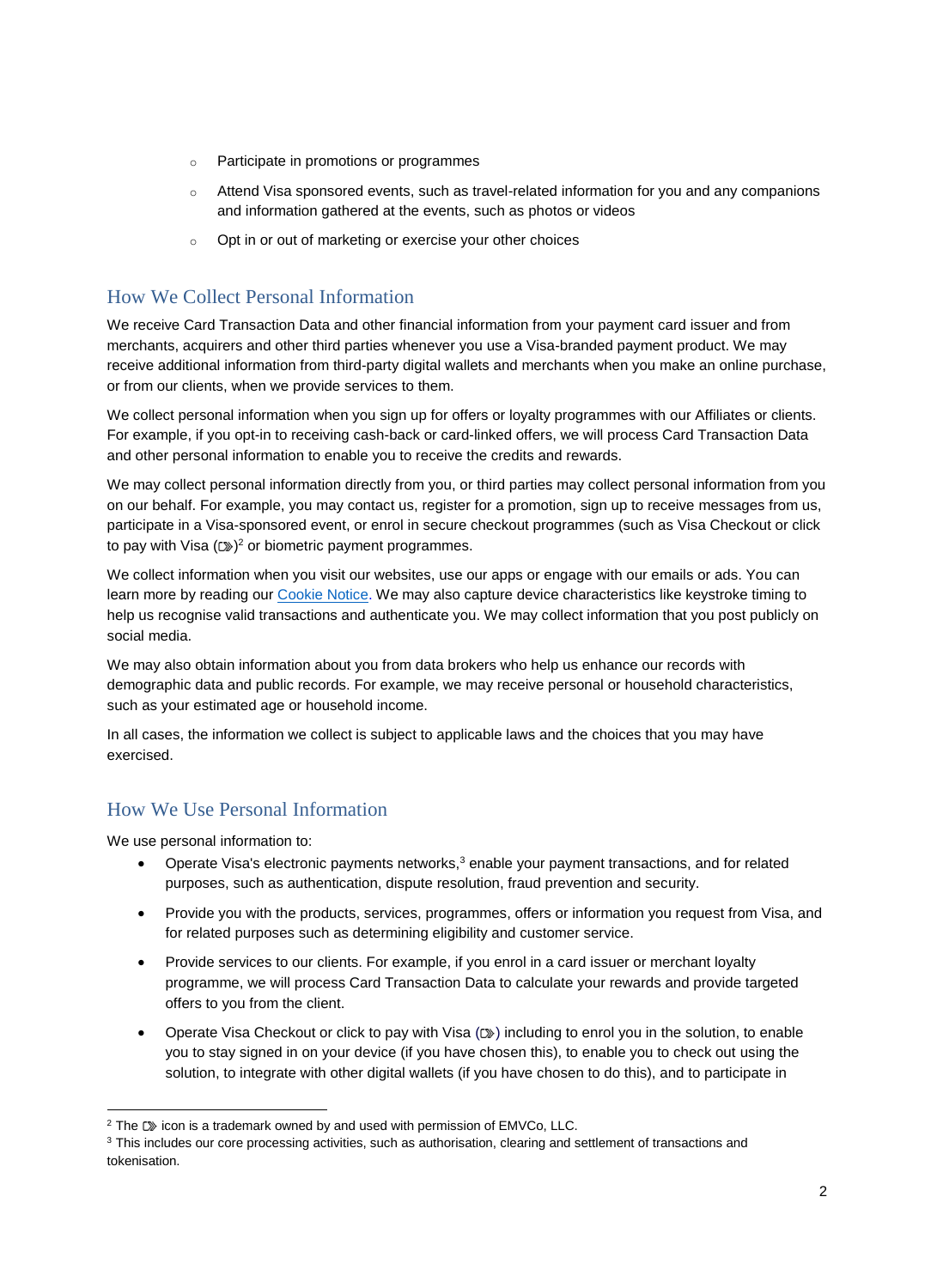programmes related to your use of the solution.

- Administer surveys, loyalty programmes, sweepstakes, contests and events.
- Based on your choices, deliver marketing communications, personalised offers and interest-based ads to you.
- Understand how you and others use our products, for analytics and modelling and to create business intelligence and insights and to understand economic trends.
- Generate de-personalised, de-identified, anonymised or aggregated datasets, which are used for product development and delivery of consulting services to clients.
- Support for your everyday business purposes, such as account management, quality control, website administration, business continuity and disaster recovery, security and fraud prevention, corporate governance, reporting and legal compliance.

Please note that we may also use and disclose information that it is not personally identifiable. For example, we may publish reports that contain aggregated or statistical data, such as reports showing general payment card usage trends. These reports do not contain any personal information.

### Visa Advertising Solutions (VAS)

In the United States, Visa enhances and uses Card Transaction Data for VAS, a suite of aggregated data products that enable our clients to improve their marketing efforts, such as to measure the effectiveness of their advertising campaigns, or identify audiences for their campaigns. The VAS products do not disclose personal information. For example, a VAS marketing report may show our clients that consumers in a geographic area tend to spend more at car parts stores than consumers in another geographic area.

US cardholders can [opt out of Visa using their card transaction data for VAS.](https://usa.visa.com/legal/privacy-policy-opt-out.html) This opt out will not limit our use of data in other aspects of Visa's business, including where the use is necessary to operate our business, required by law, or in designing and operating other products and services unrelated to VAS.

## Why Personal Information Is Disclosed To Others

We may disclose your personal information to:

- Your Visa card (or payment product) issuer
- Merchants, financial institutions, and third parties as needed to enable your payments, operate our payment network, support the Visa secure checkout solution experience (if applicable), manage fraud, compliance and complaints, and for similar purposes (such as investigating disputed charges)
- Our Affiliates, which may only use your information for the purposes described in this Notice, and
- Our service providers, who use your information to provide services to us and are required to protect it

With your consent, we may disclose your information to merchants, rewards networks, and other partners, such as when you opt-in to a co-branded or promotional programme. In some cases, Visa operates as a service provider to companies that offer cash-back and rewards programmes, and we may disclose information about you and your payment transactions based on the consent that you provided the rewards company to enable it to provide the rewards. For example, if you sign up to receive offers from a travel partner through Visa, we may share your personal information with that partner as needed to operate the programme, validate referrals, and measure success of the promotions.

We may share your information with other third parties as permitted by law, such as when we sell or transfer business assets, enforce our contracts, protect our property or the rights, property or safety of others, or as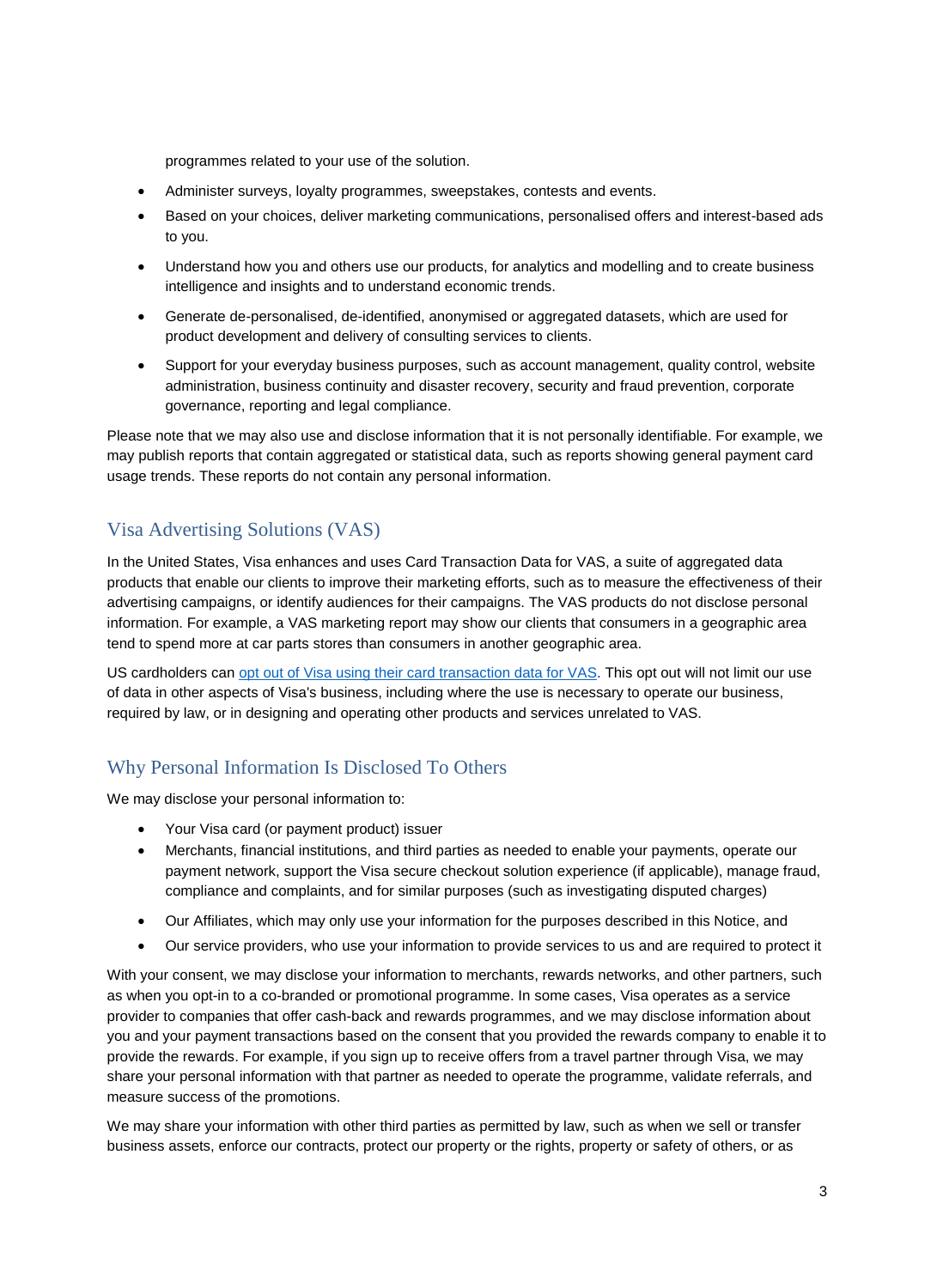needed for audits, compliance, and corporate governance.

We will also disclose personal information when required to do so by law, such as in response to a subpoena, including to law enforcement agencies, regulators and courts in the United States and other countries where we operate.

#### Online Privacy

When you visit our website, use our mobile applications, or engage with our emails and online ads, we may collect information by automated means, using technologies such as cookies, pixel tags, browser analysis tools, server logs, and web beacons.

In some cases, the information we collect is only used in a non-identifiable way. For example, we use information we collect about all website users to optimise our websites and to understand website traffic patterns. We do not use this information to profile you or target our ads.

In other cases, we may use the information in an identifiable way. For example, we may authenticate you or your device, deliver personalised content or use the information for analytics, fraud detection and security. We may also use the information for online ad targeting. Ou[r Cookie Notice](https://usa.visa.com/legal/global-privacy-notice/cookie-notice.html) provides more information about our online data collection technologies and your choices.

As described in our [Cookie Notice,](https://usa.visa.com/legal/global-privacy-notice/cookie-notice.html) we have relationships with third-party advertising companies. These third parties may track you, your browser or your device across different websites and applications.

Subject to your settings, we may place cookies or tags on your computer when you visit our website so that they can display targeted advertisements to you on other websites. The use of your data by these companies is subject to their own privacy policies.

Many Visa websites only place marketing, personalisation and advertising cookies if you explicitly accept these cookies by clicking "Accept All Cookies" when you first visit the website. Our [Cookie Notice](https://usa.visa.com/legal/global-privacy-notice/cookie-notice.html) explains how to manage your preferences and how to disable previously accepted cookies.

Our websites may enable you to interact with us and others via social media platforms. We collect information from these platforms as permitted by the sites' legal terms. We may also display interest-based ads to you when you are using these platforms. The platforms allow us to personalise the ads that we display to you, and they may gain insights about individuals who respond to the ads we serve.

### Mobile Applications

When you download our mobile applications, you may allow us to obtain your precise location from your mobile device. We use this information to deliver personalised content and for analytics. We may also offer automatic ("push") notifications. We will provide push notifications only if you opt-in to receive them. You do not have to provide location information or enable push notifications to use our mobile apps.

### Your Choices and Privacy Rights

**Privacy Centre:** Visa offers you different choices about how we use your information. We also offer you choices about how we communicate with you. Our **Privacy Centre explains how to exercise these choices.** 

We respect your rights to access and correct your information and to request that we delete your information if we no longer need it for a business purpose. If you have an online account with Visa, you can log into your account to access, update and delete your information. You can also submit requests to us via the [Privacy](https://privacy.visa.com/)  **[Portal](https://privacy.visa.com/) or [Contact Us](mailto:privacy@visa.com) for assistance.**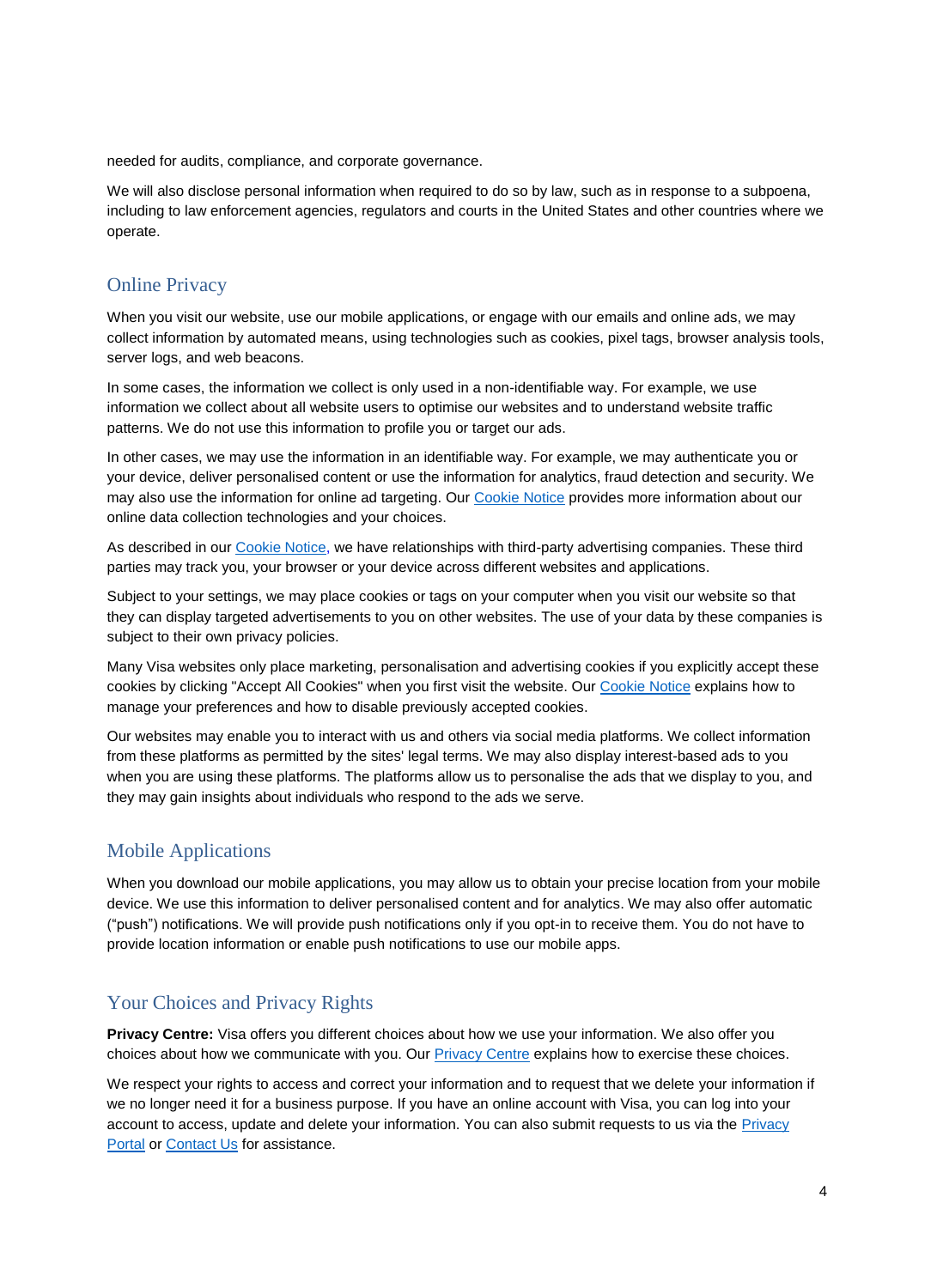For security reasons and to prevent unauthorised disclosure of personal information, cardholders should contact their payment card issuers to access their Card Transaction Data. This helps ensure that access to the information is only provided to the authorised individuals, subject to the issuer's verification processes.

Additionally, if you have questions about how your issuer, any merchants or rewards networks handles your personal information, please check the privacy notices provided by these companies and contact them directly for assistance with any privacy requests. When Visa acts as a service provider (also called a data processor) for our clients, we only process your information as instructed by our client to provide the services and for other appropriate purposes, such as recordkeeping and compliance. We rely on our clients to provide you with appropriate privacy notices and to manage your privacy rights.

**Visa Advertising Solutions (VAS):** In the United States, Visa enhances and uses card transaction data for VAS, a suite of aggregated data products that enable our clients to improve their marketing efforts, such as to measure the effectiveness of their advertising campaigns or identify audiences for their campaigns. The VAS products do not disclose personal information. For example, a VAS marketing report may show our clients that consumers in a geographic area tend to spend more at car parts stores than consumers in another geographic area.

US cardholders can [opt out of Visa using their card transaction data for](https://usa.visa.com/legal/privacy-policy-opt-out.html) VAS. This opt out will not limit our use of data in other aspects of Visa's business, including where the use is necessary to operate our business, required by law, or in designing and operating other products and services unrelated to VAS.

**Supplemental Privacy Notice:** Residents of some states and countries have additional privacy rights. Information on these rights is provided in the supplemental privacy notices posted in the [Privacy Centre.](https://usa.visa.com/legal/privacy-policy.html)

### International Transfers

Visa is based in the United States and has Affiliates and service providers around the world. Your personal information may be transferred to other countries, which may not have similar privacy or data protection laws. However, we will always protect your information as described in the Privacy Notice, no matter where it is stored.

### Information Security and Data Retention

We use physical, technical, organisational and administrative safeguards to help protect your personal information from unauthorised access or loss. For example, we use encryption and other tools to protect sensitive information. We retain your personal information as needed for the purposes listed above and as permitted by law.

### Privacy Policies of Third Parties

This Privacy Notice explains how Visa Inc. and its Affiliates handle your personal information. Please also read the privacy notice provided by your Visa card issuer to learn how that company handles your information. Additionally, if you are participating in offers or promotions, please read the privacy notices provided by the merchant or the rewards network before you sign up.

Social media platforms and other websites that may be accessed through Visa's websites also have their own privacy policies. We encourage you to read the privacy notices provided by these sites before you give them your information.